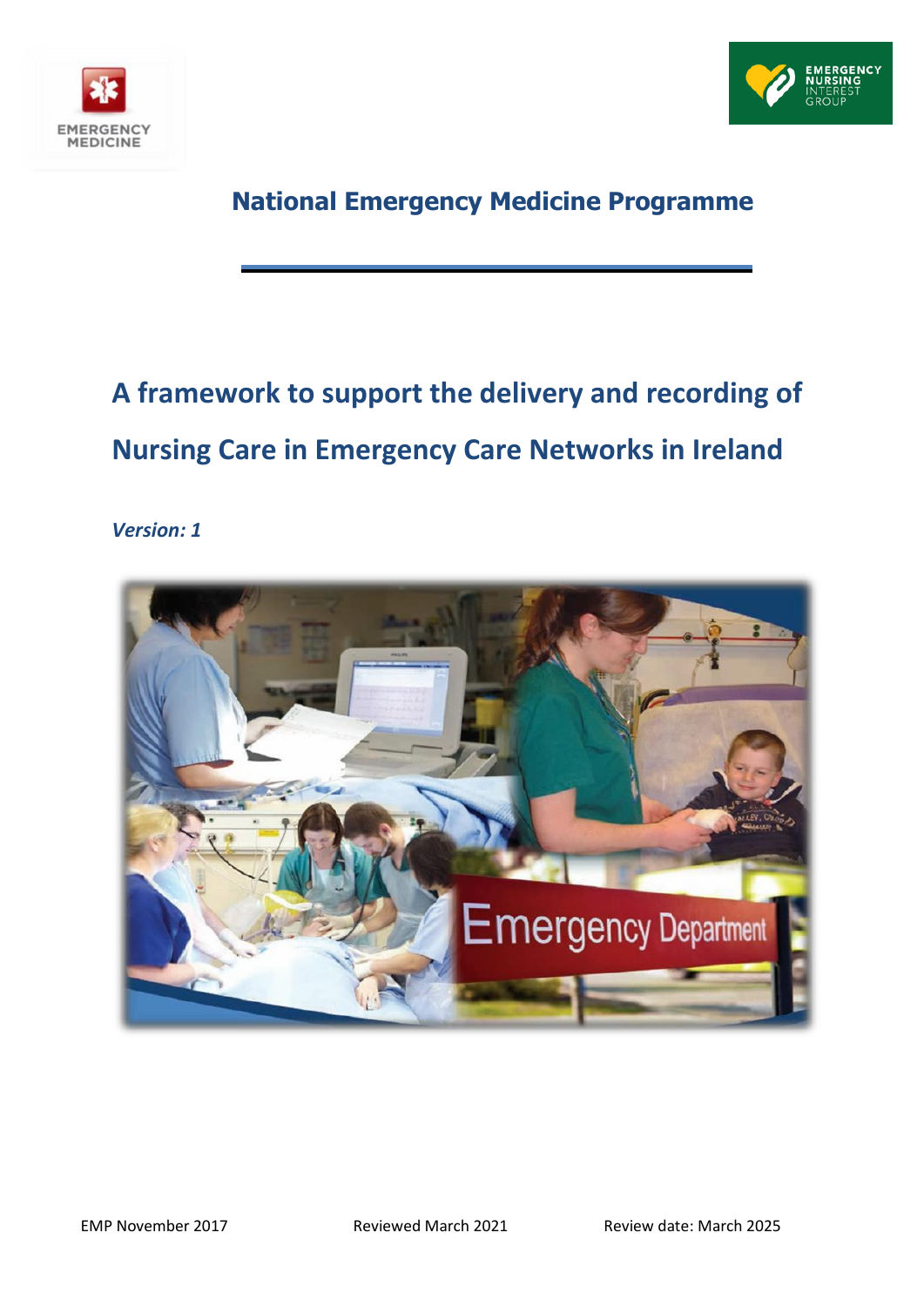# **Table of Contents**

| 10. Applying Orlando's Nursing Process Theory to Emergency Nursing 7   |  |
|------------------------------------------------------------------------|--|
|                                                                        |  |
|                                                                        |  |
|                                                                        |  |
|                                                                        |  |
|                                                                        |  |
| Appendix 2 Emergency Nursing Interest Group - Documentation Subgroup11 |  |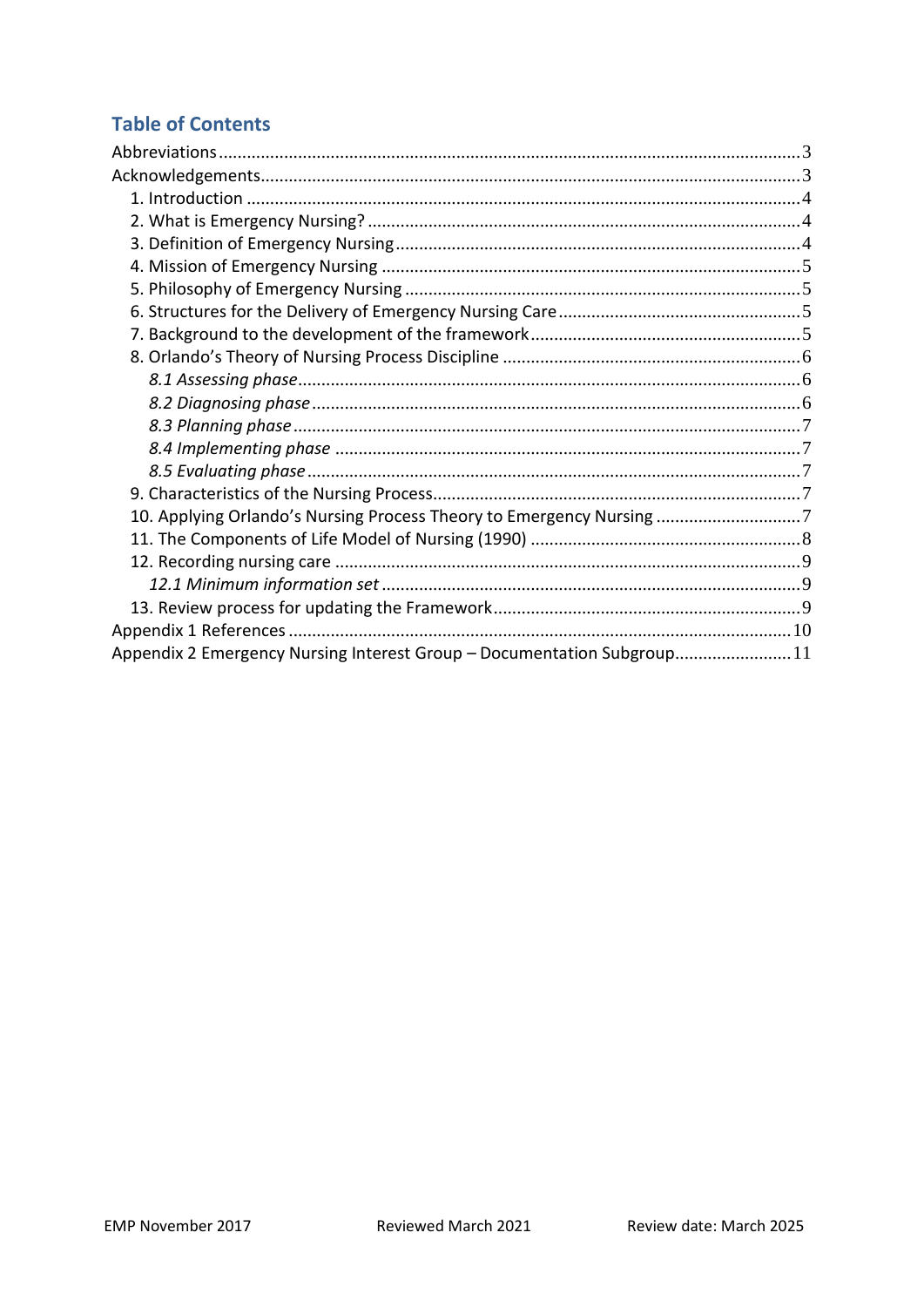# <span id="page-2-0"></span>**Abbreviations**

| ECN         | <b>Emergency Care Network</b>           |
|-------------|-----------------------------------------|
| FD.         | <b>Emergency Department</b>             |
| EMP         | National Emergency Medicine Programme   |
| ENIG        | <b>Emergency Nursing Interest Group</b> |
| <b>NECS</b> | National Emergency Care System          |

# <span id="page-2-1"></span>**Acknowledgements**

Mr Gary Jones CBE – for granting permission for the Components of Life Model of Nursing to be used

Ms Mary Dunnion, Ms Miriam Griffin & Colleagues, Emergency Department, Letterkenny University Hospital for making their nursing documentation available to other EDs

Ms Sarah Watkins & Colleagues, Emergency Department, University Hospital Limerick for making their nursing documentation available to other EDs

The Emergency Nursing Interest Group (National Emergency Medicine Programme)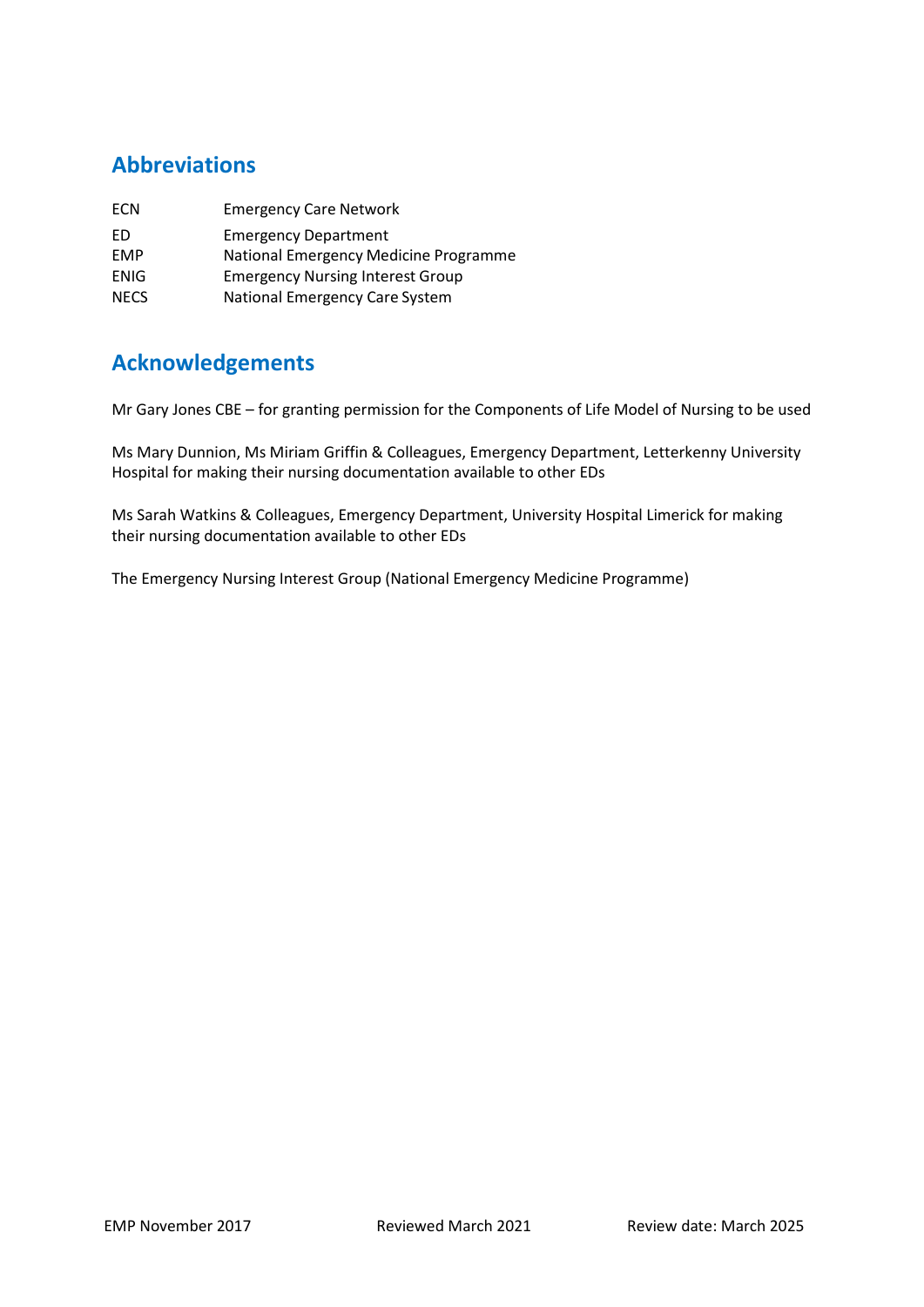# **A framework to support the delivery and recording of Nursing Care in Emergency Care Networks in Ireland**

# <span id="page-3-0"></span>**1. Introduction**

This document provides an overview of emergency nursing in Ireland and details the development of a framework to support the delivery and recording of nursing care in Emergency Care Networks as defined by the National Emergency Medicine Programme Report (EMP), 2012. The clinical environment of an emergency care setting is challenging as nurses provide care for patients of all ages with undifferentiated, undiagnosed conditions, of varying levels of acuity. Emergency nurses require in-depth knowledge and clinical expertise to provide care across the lifespan and manage situational events such as overcrowding and complex technology (Fry, 2007).

# <span id="page-3-1"></span>**2. What is Emergency Nursing?**

Emergency Nursing has developed into a distinct specialist area of practice. Emergency nursing is dynamic, complex and progressive. Emergency nurses are seen as leaders in the initiation and coordination of patient care. Emergency Nursing is about the three rights: right patient receiving the right care at the right time, thus providing a complex service to the patient. The Emergency Department (ED) is a gateway to the hospital environment, therefore it is necessary for ED staff to have an extensive range of skills and resources to meet the demands of patients (HSE, 2008). Maximising the scope of nurses working in EDs will support the achievement of the goals of the EMP, namely to improve access, quality and cost in EM in Ireland. The EMP envisages that:

- Emergency nurses, support staff and multidisciplinary team will liaise closely to ensure the patient receives the optimum level of care
- As part of the multidisciplinary team, Emergency nurses will provide standardised evidencebased pathways for the care of emergency patients
- Emergency nurses together with the therapy professions and medical social work will develop combined documentation to enhance seamless transfer of patient care within the emergency care network

# <span id="page-3-2"></span>**3. Definition of Emergency Nursing**

The involvement of nursing in the EMP has provided an opportunity to develop a definition of Emergency Nursing across the National Emergency Care System.

Emergency Nursing is defined as the provision of immediate nursing care and intervention to adults and children who have undiagnosed, undifferentiated healthcare needs arising from social, psychological, physical and cultural factors (adapted from Emergency Nurses Association, 2009). The key components include:

- rapid patient assessment and assimilation of information, often beyond the presenting problem
- allocation of priority for care
- intervention, based on the assessment
- on-going evaluation
- discharge or referral to other sources of care undertaken independently by the nurse within guidelines (Endacott, 2003).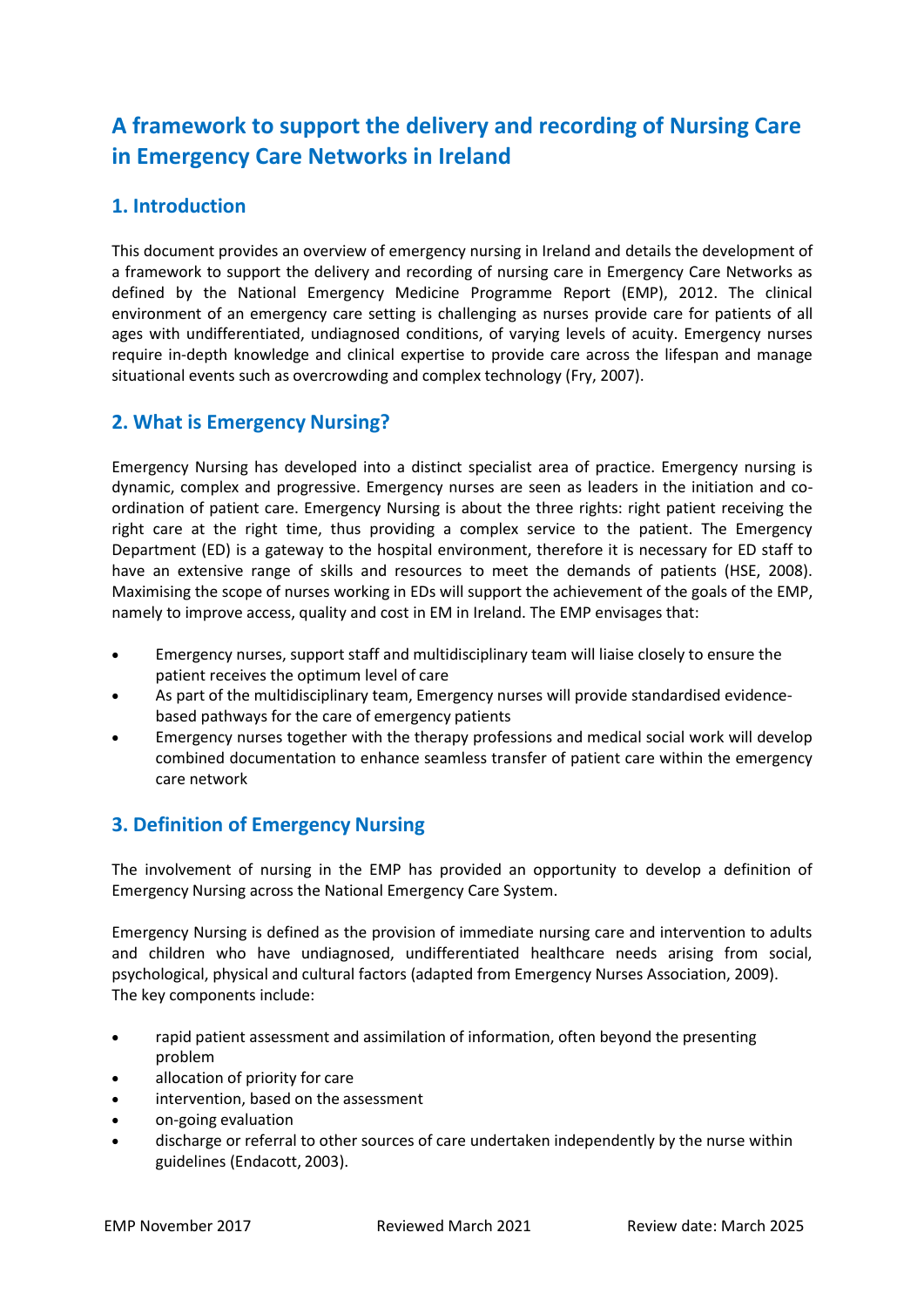This definition reflects the international literature defining "Emergency Nursing" and complements the international definition of Emergency Medicine.

## <span id="page-4-0"></span>**4. Mission of Emergency Nursing**

Professional development encompassing a range of educational activities, both formal and informal, and contributing to achieving the goals set out in the mission statement on emergency nursing practice, supported by the EMP Emergency Nursing Interest Group (ENIG), and which states:

*Emergency Nurses work independently and interdependently with the multidisciplinary team to provide the optimal level of emergency nursing care that is patient focused, family centred, maximises health and social gain, promotes excellence in nursing practice and advocates for all patients who suffer sudden injury or illness. Emergency nursing practice is underpinned by expert knowledge gained through specialist education and clinical experience. It is informed by best evidence and research.*

### <span id="page-4-1"></span>**5. Philosophy of Emergency Nursing**

Nursing services in the Emergency Department (ED) focus on maintaining clinical credibility and articulates the vision and philosophy of the healthcare service as well as to promote the art and science of Emergency Nursing.

Nursing is striving to deliver a high quality service that the patient/client deserves using new concepts of care. Nursing services in the ED believe that the patient must become an active participant in identifying healthcare needs and the appropriate use of resources, not just recipients of healthcare. The Emergency services aim to ensure that the right patient is in the right place and receives the appropriate form of care from the right person at the right time.

### <span id="page-4-2"></span>**6. Structures for the Delivery of Emergency Nursing Care**

A well-coordinated system of care in each ED will facilitate the provision of high-quality patient care that is standardised and easily accessible with high levels of effectiveness and efficiency, accountability, sustainability, good staff morale and strong system resilience. An experienced and competent emergency nursing team is required to ensure the delivery of the highest quality of care for patients in line with the EMP. Individualised nursing care is delivered through a model of nursing based on a nursing theory.

### <span id="page-4-3"></span>**7. Background to the development of the framework**

The ENIG identified three components to the development of nursing documentation specific to patients presenting to Emergency Departments;

- **Identify an appropriate Nursing Theory**
- **Identify an appropriate Nursing Model through which to deliver the nursing theory**
- Design nursing documentation appropriate for the emergency care environment  $\overline{P}$

The Group commenced the development of the framework by defining the terms nursing theory and nursing model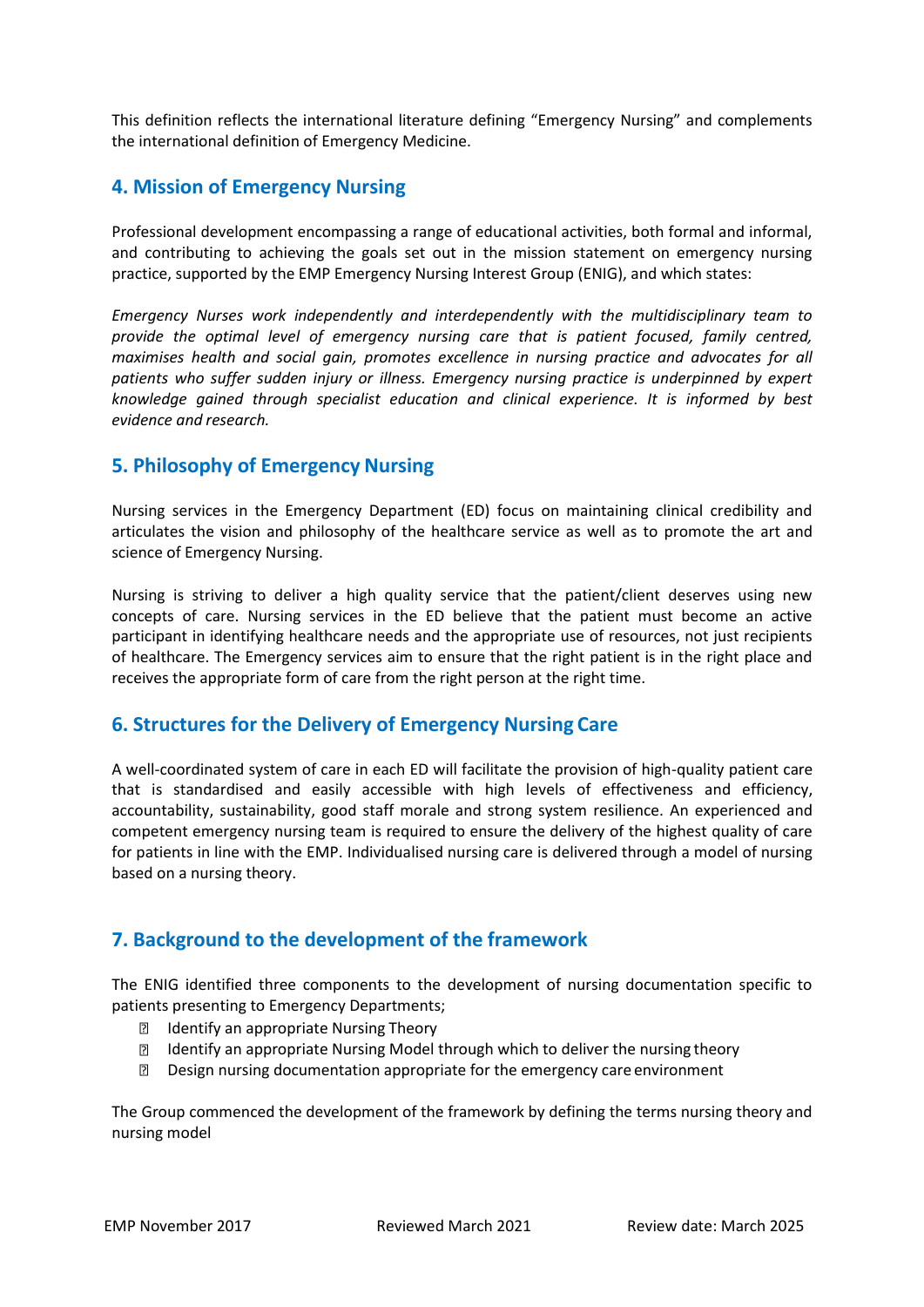A *nursing theory* is defined as:

The term given to the body of knowledge that is used to define or explain various aspects of the nursing profession

A *nursing model* is defined as:

a set of abstract and general statements about the concepts that serve to provide a framework for organizing ideas about clients, their environment, health, and nursing.

(Farlex Partner Medical Dictionary, 2012)

Following the defining of the terms the Group reviewed a summary of the key aspects of 88 nursing theories to identify which theories required closer scrutiny. The theories were identified using a number of electronic databases eg CINAHl, PubMed. Following more in-depth analysis Orlando's Theory of Nursing Process Discipline (1958, 1961) was identified as the theory which most closely reflected the relationship between the emergency nurse and the care of the undifferentiated, undiagnosed patient with varying levels of acuity in a time pressured environment, - the process of patient assessment is vital in these circumstances (Curtis et al, 2009). The Nursing Process is the framework which underpins many modern nursing models.

# <span id="page-5-0"></span>**8. Orlando's Theory of Nursing Process Discipline**

Orlando's Theory of Nursing Process Discipline (1958, 1961) identifies the key terms of

- $\Box$  The role of the nurse is to find out and meet the patient's immediate need for help
- **If the patient's presenting behaviour may be a plea for help, however, the help needed may** not be what it appears to be
- Therefore, nurses need to use their perception, thoughts about the perception, or the feeling engendered from their thoughts to explore with patients the meaning of their behaviour
- **If the Studies The Studies 1** and the nature of the distress and what help the patient needs.

These terms identify the patients' complaint which is then assessed using the Nursing Process structure of;

- **图 Assessment**
- **Diagnosis**
- **Planning**
- Implementation
- **P** Evaluation

The nursing process uses clinical judgment to strike a balance of [epistemology](http://en.wikipedia.org/wiki/Epistemology) between personal interpretation and research evidence in which [critical thinking](http://en.wikipedia.org/wiki/Critical_thinking) may play a part to categorize the clients issue and course of action.

#### <span id="page-5-1"></span>*8.1 Assessing phase*

The nurse completes an [holistic](http://en.wikipedia.org/wiki/Holistic) [nursing assessment](http://en.wikipedia.org/wiki/Nursing_assessment) of the needs of the individual / family / community, regardless of the reason for the encounter.

#### <span id="page-5-2"></span>*8.2 Diagnosing phase*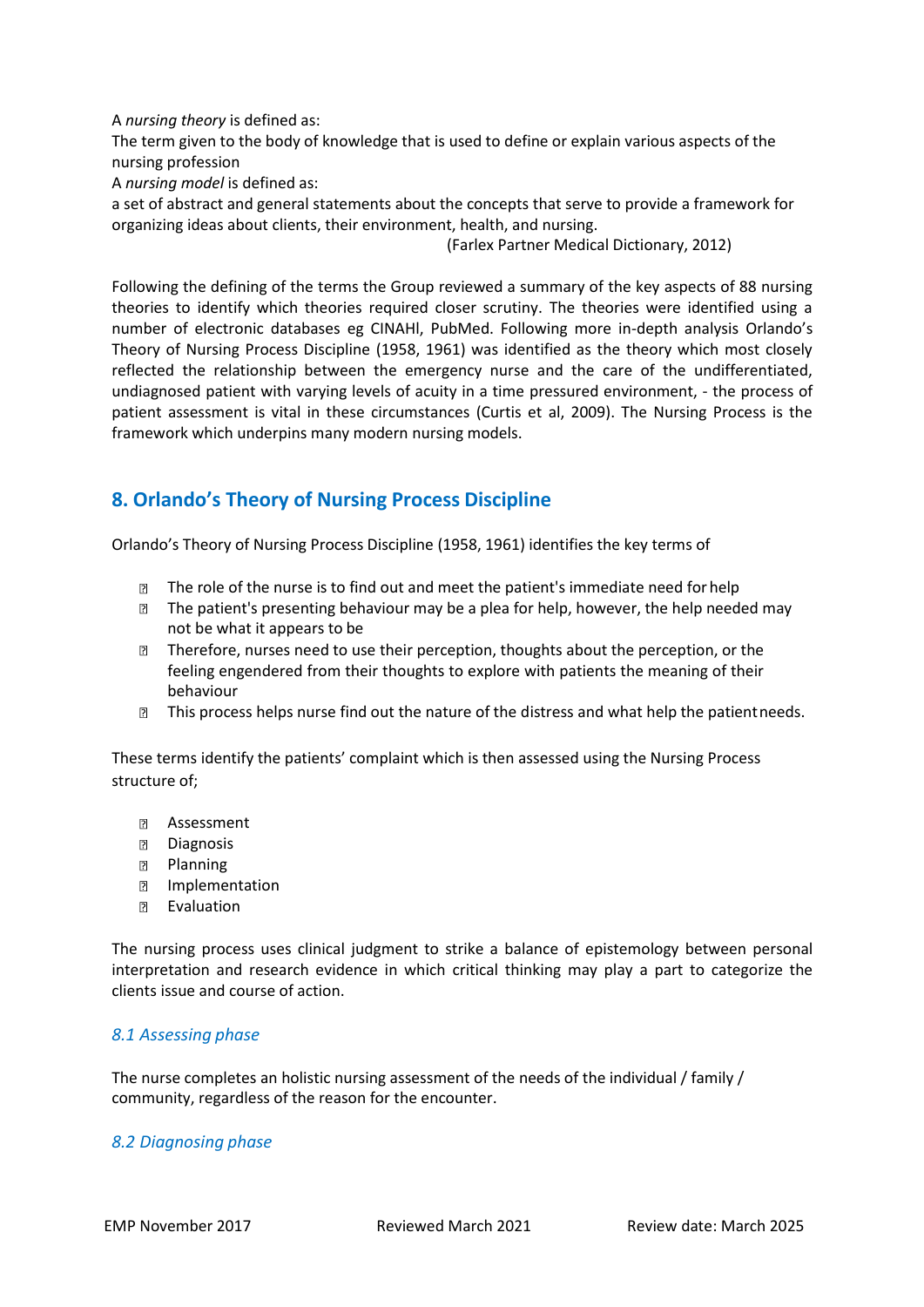[Nursing diagnoses](http://en.wikipedia.org/wiki/Nursing_diagnosis) represent the nurse's clinical judgment about actual or potential health problems/life process occurring with the individual, family, group or community. The accuracy of the nursing diagnosis is validated when a nurse is able to clearly identify and link to the defining characteristics, related factors and/or risk factors found within the patients assessment. Multiple nursing diagnoses may be made for one client.

#### <span id="page-6-0"></span>*8.3 Planning phase*

In agreement with the client, the nurse addresses each of the problems identified in the diagnosing phase. When there are multiple nursing diagnoses to be addressed, the nurse prioritizes which diagnoses will receive the most attention first according to their severity and potential for causing more serious harm. For each problem a measurable goal/outcome is set. For each goal/outcome, the nurse selects nursing interventions that will help achieve the goal/outcome. The result of this phase is a [nursing care plan.](http://en.wikipedia.org/wiki/Nursing_care_plan)

#### <span id="page-6-1"></span>*8.4 Implementing phase*

The nurse implements the [nursing care plan,](http://en.wikipedia.org/wiki/Nursing_care_plan) performing the determined interventions that were identified to help meet the goals/outcomes that were established. Delegated tasks and, the monitoring of them is also included herel.

#### <span id="page-6-2"></span>*8.5 Evaluating phase*

The nurse evaluates the progress toward the goals/outcomes identified in the previous phases. If progress towards the goal is slow, or if regression has occurred, the nurse must change the plan of care accordingly. Conversely, if the goal has been achieved then the care can cease. New problems may be identified at this stage, and thus the process will start all over again.

### <span id="page-6-3"></span>**9. Characteristics of the Nursing Process**

The nursing process is a cyclical and ongoing process that can end at any stage if the problem is solved. The nursing process exists for every problem that the individual/family/community has. The nursing process not only focuses on ways to improve physical needs, but also on social and emotional needs as well. The key characteristics of the nursing process are:

- **E** Cyclic/recurring and dynamic
- **B** Goal directed and client centered
- **Interpersonal and collaborative**
- **2** Universally applicable
- **2** Systematic

The entire process is recorded or documented in order to inform all members of the health care team.

### <span id="page-6-4"></span>**10. Applying Orlando's Nursing Process Theory to Emergency Nursing**

The nursing process is often seen to subscribe to a written methodology, far removed from the interaction between the patient and nurse (Varcoe, 1996). In order to apply Orlando's nursing process theory to emergency care environment, it was necessary identify a model of nursing to through which it could be applied. The Group identified the Jones Components of Life Model (1990)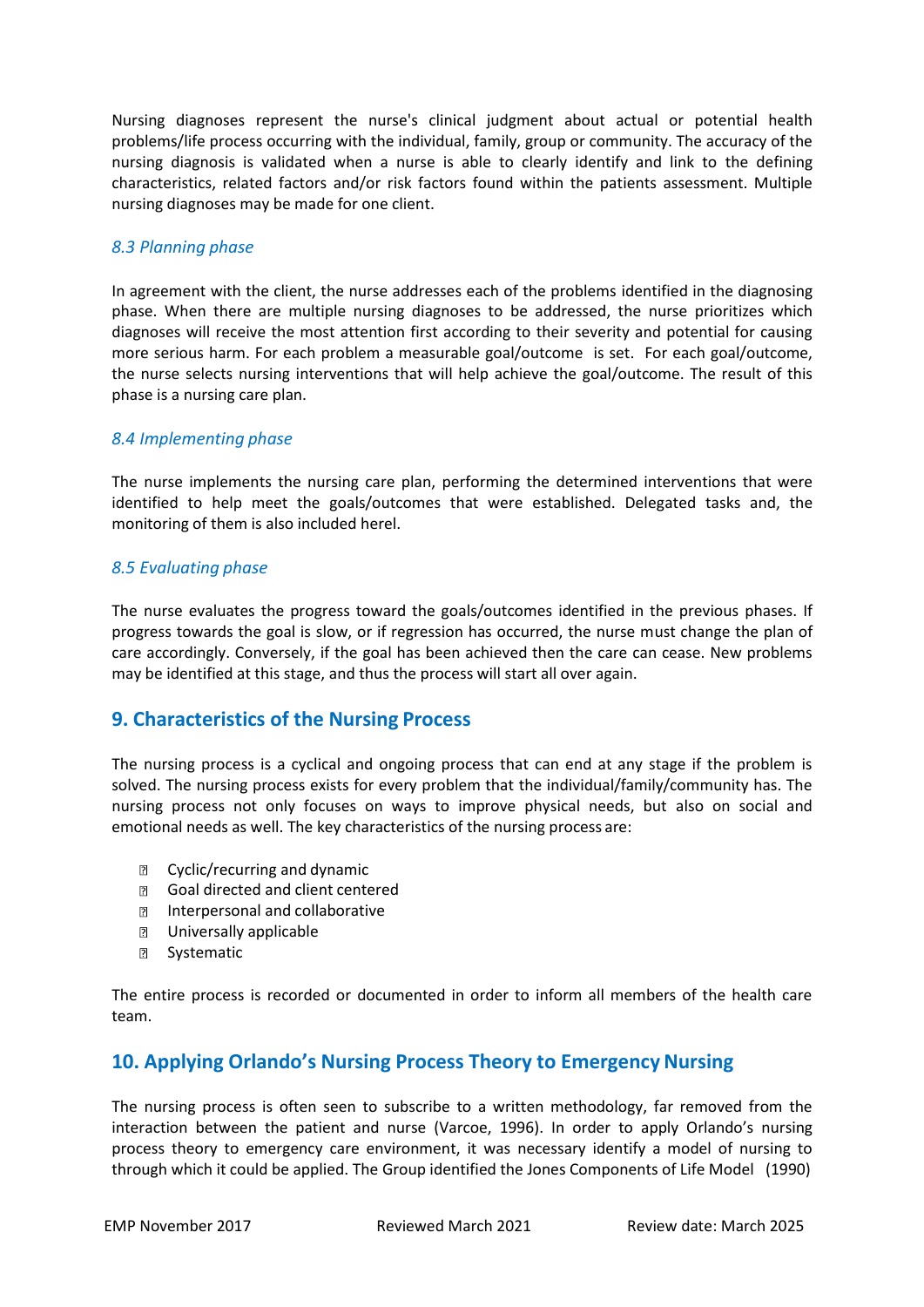which is based on the nursing process concepts of assessment, diagnosis, planning, implementation, evaluation and is the only nursing model which is designed for the nursing care of the undifferentiated, undiagnosed patients who present to ED.

# <span id="page-7-0"></span>**11. The Components of Life Model of Nursing (1990)**

Jones (1990) used a practice-based approach when developing the Components of Life model in 1986. It was developed after an extensive piece of work within the Accident and Emergency Department of Orsett Hospital Essex, UK. Jones (1993), reports that a Model of Nursing is simply a framework that provides a structure to nursing care and that no one model is right for the busy environment of an ED.

The Components of Life model is based on the belief and values that all humans are individuals with individual human needs. It is also based on the belief that during their life-span the individual is engaged in various self-care activities in an attempt to retain independence. Seven components of life comprising physical, human behavioural and social aspects were identified and when in balance maintain health and quality of life. Due to an event (physical or mental illness or injury) in the course of the individual's life-span the balance can be upset and the ability to maintain health and quality of life is disrupted. The individual identifies emergency care staff as the resource to assist them rebalance the components, re-establish independence and thus continue physical, emotional and social comfort. The seven components were:

- a) Communication
- b) Airway/breathing/circulation
- c) Mobility
- d) Environmental
- e) Safety
- f) Personal care
- g) Eating/drinking/elimination
- h) Health promotion

The model also includes four universal goals:

- 1. Establishing a partnership with the patient
- 2. Helping the patient achieve a level of independence appropriate to condition and assist to restore health and quality of life
- 3. Enable the individual to avoid ill-health or injury through self-care, health education and environmental safety
- 4. To ensure optimum effectiveness of medically prescribed treatment.

The final part of the model included the development of knowledge and skills.

Following the widespread introduction of triage systems in the early 1990's Triage priority was added as a component.

The model has been further developed to incorporate a dependency tool that ensured every patient had a dependency score allocated on arrival and subsequently updated throughout their stay. The dependency tool used the same key headings as the Components of Life model and enabled a clearer link between patient dependency and staff allocation while also giving a clearer picture of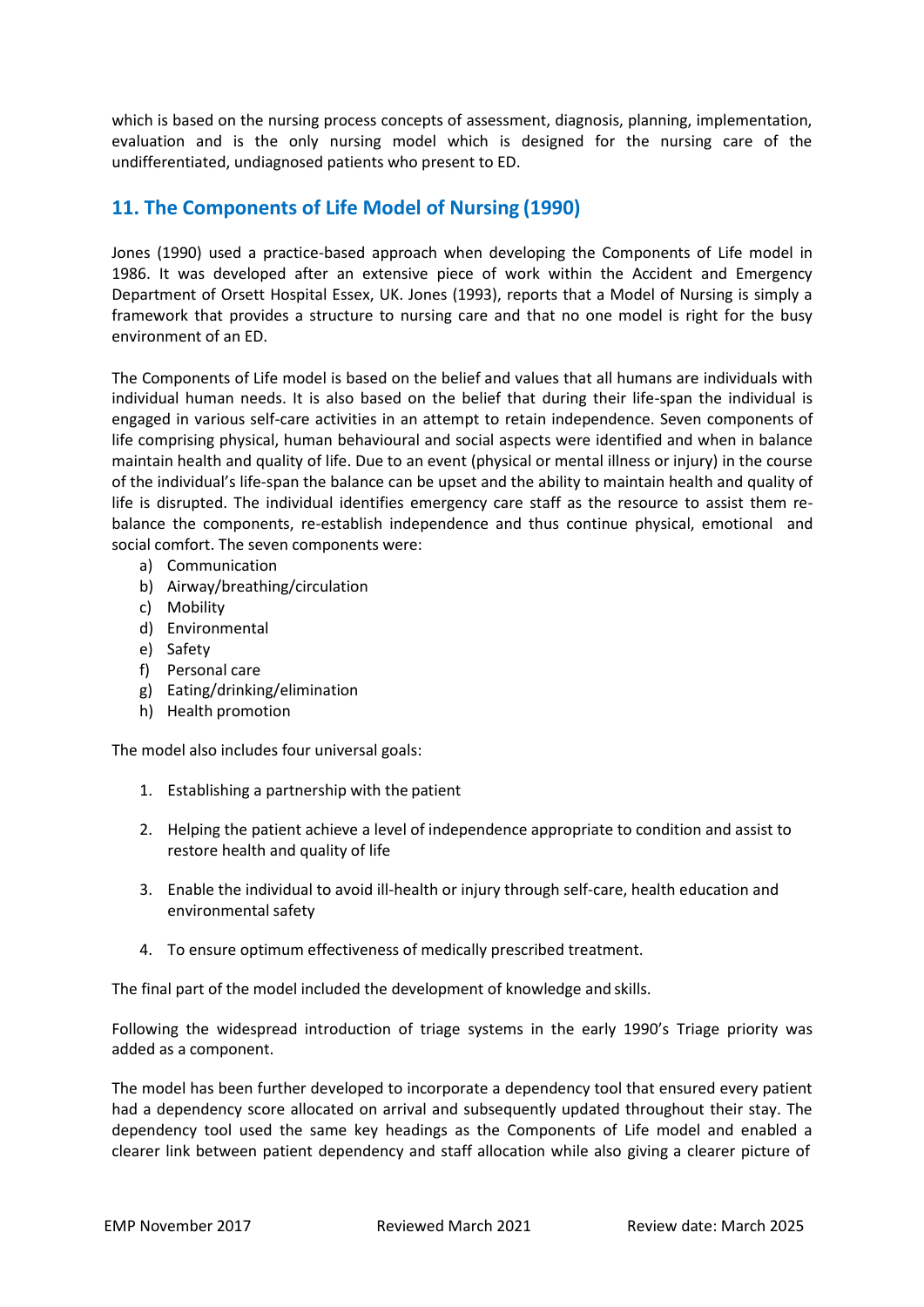the overall workload in the department. The dependency aspect of the tool is not included in this document.

### <span id="page-8-0"></span>**12. Recording nursing care**

The EMP Emergency Nursing Interest Group recommends that the Components of Life Tool should be used for the recording of the nursing care delivered to patients. The Emergency Departments of Letterkenny University Hospital and University Hospital Limerick have both developed and tested templates for recording emergency nursing care using the Components of Life Tool which they have made available to all Emergency Departments. The nursing record should be accompanied by the Emergency Medicine Early Warning System (EMEWS) chart and supplemented with other documents as required. Some sites may choose to incorporate frequently used supplementary documents into their core chart.

#### <span id="page-8-1"></span>*12.1 Minimum information set*

The EMP recommends that the following information is on the front page of the nursing documentation, if it is a separate document to the patients other clinical notes:

Patient's name (First & surname) Patient known as / preferred name: Healthcare Record Number (HRN): Presenting complaint: Triage category: Allergies: Identification confirmed and name band with date of birth and HRN: Infection status: Accompanied by: Other documents in use box ie. Vital signs chart, Fluid balance chart, Blood glucose chart

### <span id="page-8-2"></span>**13. Review process for updating the Framework**

The Framework will be reviewed every 3 years. The review process will be co-ordinated by the National Emergency Medicine Programme's Emergency Nursing Interest Group (ENIG). Items for consideration for inclusion / removal from the Framework can be forwarded to ENIG (emp@rcsi.ie).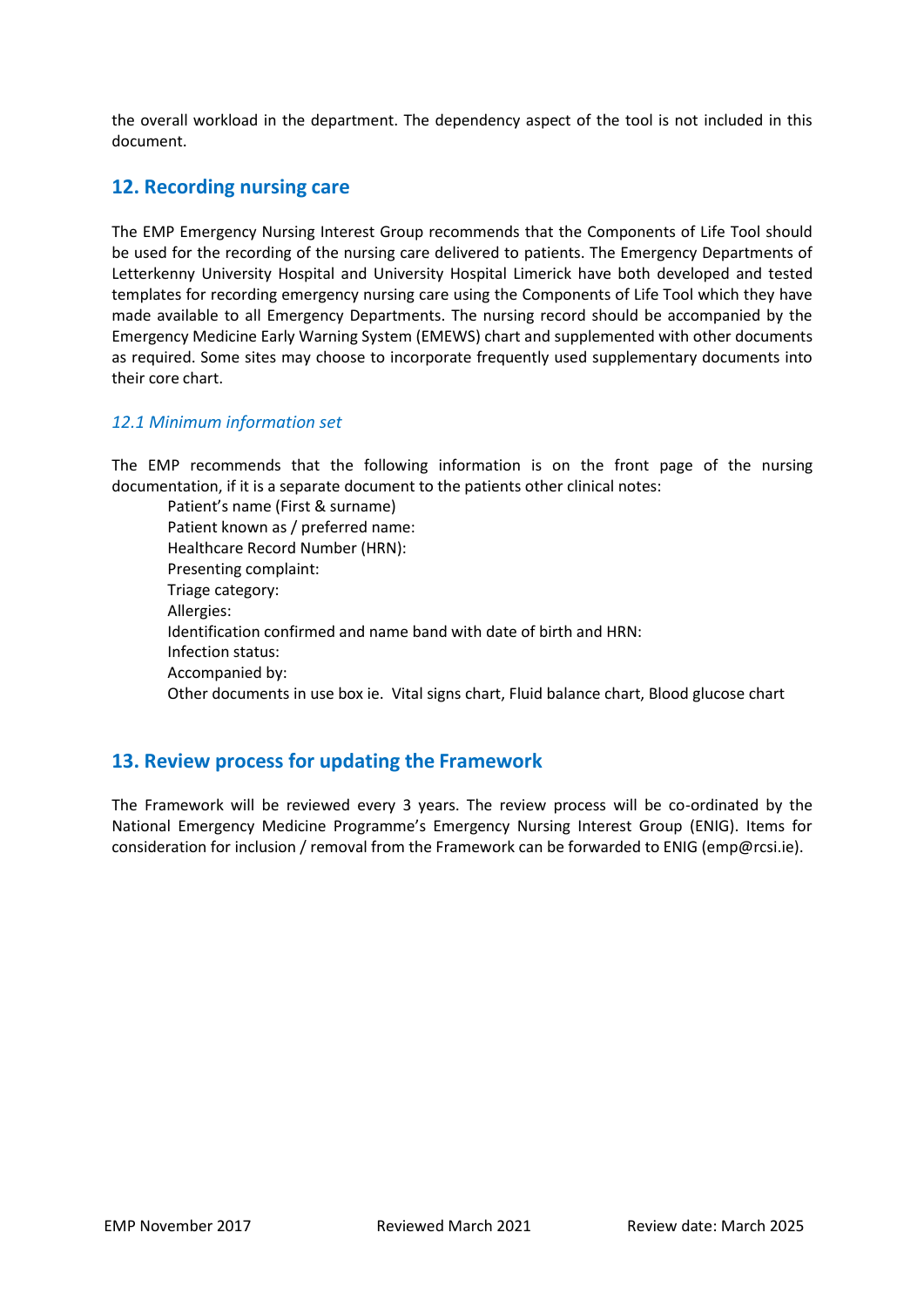# <span id="page-9-0"></span>**Appendix 1**

### **References**

Curtis K, Murphy M, Hoy S, Lewis MJ (2009) *The emergency nursing assessment process – A structured framework for a systematic approach.* Australasian Emergency Nursing Journal (2009) 12, 130-136

Dunnion M, Griffin M *(2010) Care planning in the emergency department*. International Emergency Nursing (2010) 18, 67– 75. Elsevier

Emergency Nurses Association (2009) *Definition of Emergency Nursing*. Mosby's Medical Dictionary 8th ed. Elsevier

Endacott, R (2003) *The Nature of Emergency Nursing*. In Jones, G Endacott, R, Crouch R eds. Emergency Nursing Care: Priniciples and Practice. London. Greenwich Medicial Media Ltd.

Farlex Partner Medical Dictionary (2012) [www.medical-dictionary.thefreedictionary.com](http://www.medical-dictionary.thefreedictionary.com/) (accessed 29th September 2014)

Fry, M (2007) *Overview of Emergency nursing in Australasia*. In Curtis K, Ramsden C, Friendship J editors. Emergency and Trauma Nursing; Elsevier; 2007.p2

Health Service Executive (2008) *Independent Examination of the potential for Reducing Nursing Working Hours in Ireland.* Howarth Consulting Ireland in association with Teamwork Management Services UK.

Health Service Executive (2012) *Emergency Nursing* (Chapter 14) in The National Emergency Medicine Programme – A strategy to improve safety, quality, access and value in Emergency Medicine in Ireland.

Jones, G (1990) *Accident and Emergency Nursing. A structured Approach*. Faber and Faber, London Mosby's Medical Dictionary, 8th edition. © 2009, Elsevier

Varcoe, C (1996) *Disparagement of the nursing process: the new dogma?* Journal of Advanced Nursing 1996; 23 (1):120-5